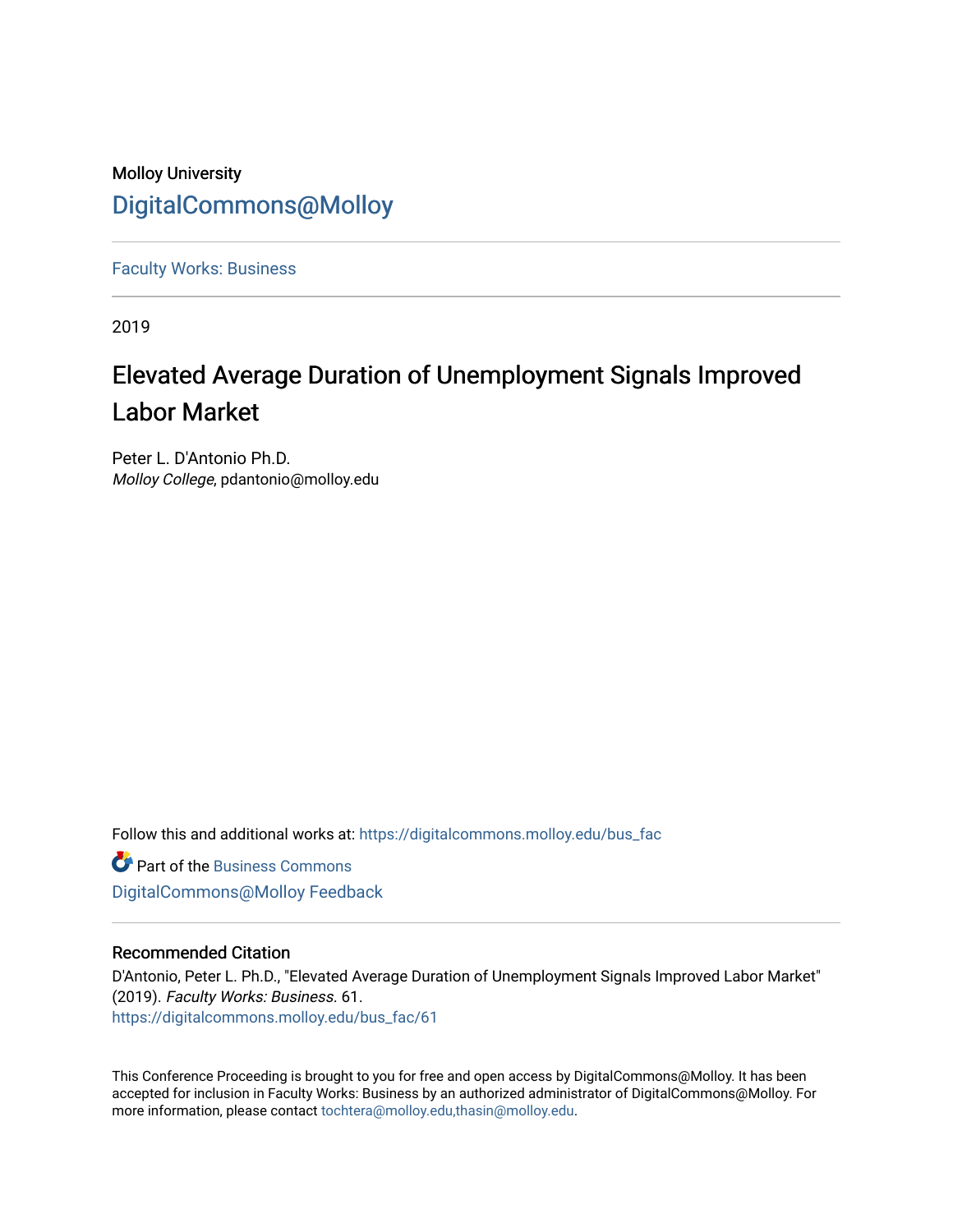## **ELEVATED AVERAGE DURATION OF UNEMPLOYMENT SIGNALS IMPROVED LABOR MARKET**

December 17, 2018

Peter L. D'Antonio, Ph.D. Molloy College Division of Business 1000 Hempstead Avenue Rockville Centre, NY 11571 USA

(516) 993-5990 pdantoni@molloy.edu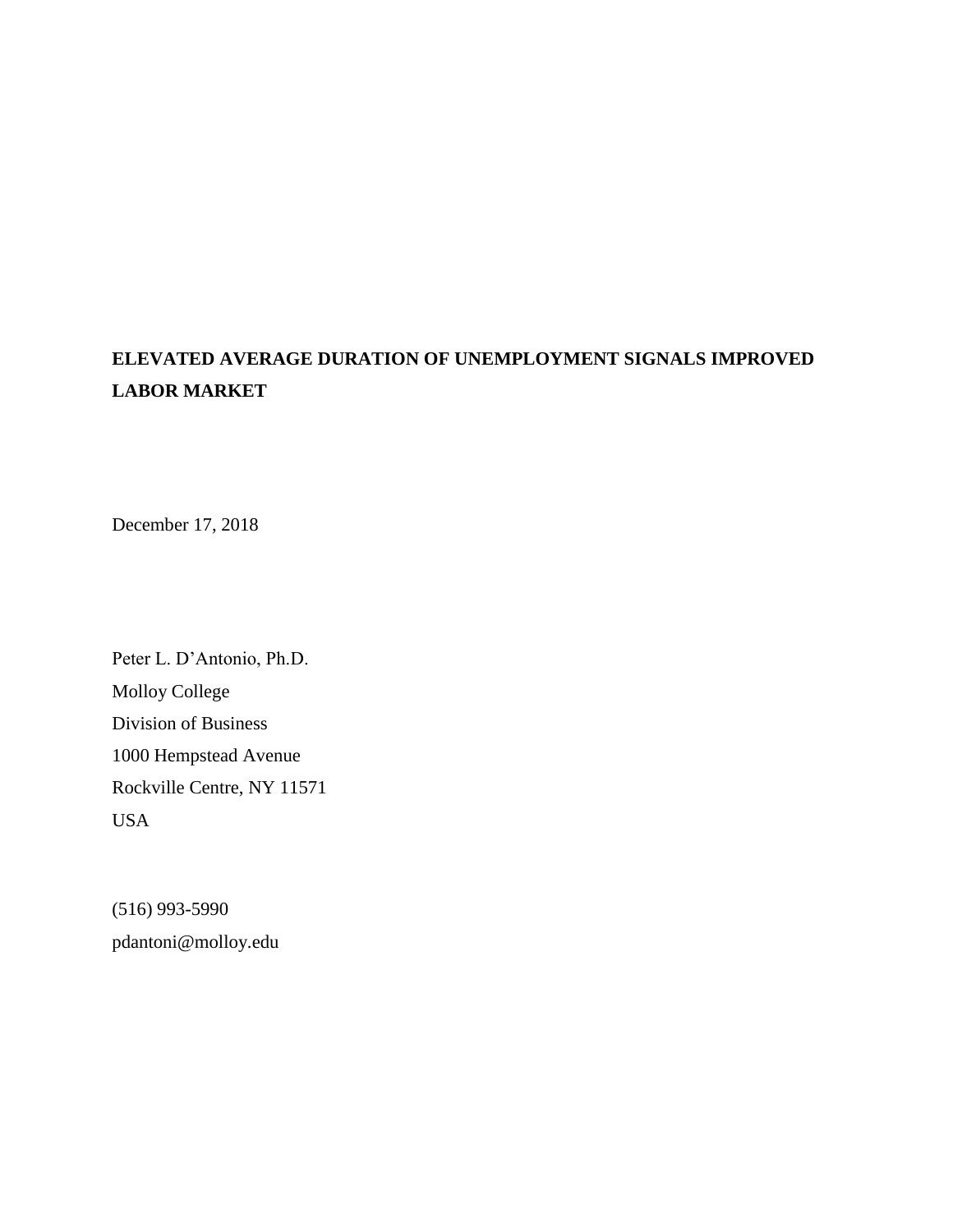### **ELEVATED AVERAGE DURATION OF UNEMPLOYMENT SIGNALS IMPROVED LABOR MARKET**

#### **Abstract**

Long-term unemployment was one of the biggest problems during the Great Recession. Nearly half of all unemployed persons were out of work for six months or more (BLS, 2018, 2).<sup>1</sup> This stood in sharp contrast to the experience in previous recessions, when unemployment stints beyond a half year were much less common. Since the Great Recession, the average duration of unemployment has gradually diminished along with the unemployment rate, but it has nevertheless remained relatively long. In fact, the average duration is still longer than every prior post-WWII recession. In the past, a long average duration of unemployment indicated structural impediments in the labor market, such as skills mismatches (Wiczer, 2015). Therefore, the current long duration is naturally seen as a sign of continued weakness (St. Louis Fed, 18, inter alia). In contrast, this paper posits that the elevated duration of unemployment actually indicates that the labor market is functioning unusually well. The long duration of unemployment is the result of very short job searches for newly unemployed workers, and is actually unrelated to long-term unemployment. Consequently, policies designed to solve this "problem" may be unnecessary and misguided.

**Keywords:** unemployment duration, structural unemployment, job mismatches

#### **Section 1: Developments since the Great Recession**

The sharp rise in the duration of unemployment during the Great Recession was a major focus of policy during the recession and the subsequent slow recovery. Former Fed Chair Ben Bernanke (2012) argued that the predominant force driving average duration of unemployment higher was cyclical, and therefore accommodative policies should alleviate the problem. Later, former Fed Chair, Janet Yellen (2014) highlighted alternative sources of labor market slack, including the "large share of the unemployed who have been out of work for six months or more." She said, "These workers find it exceptionally hard to find steady, regular work, and they appear to be at a severe competitive disadvantage when trying to find a job." Yellen leveraged these alternative

 $\overline{\phantom{a}}$ 

<sup>&</sup>lt;sup>1</sup> Haver Analytics provided all the economic data in this study.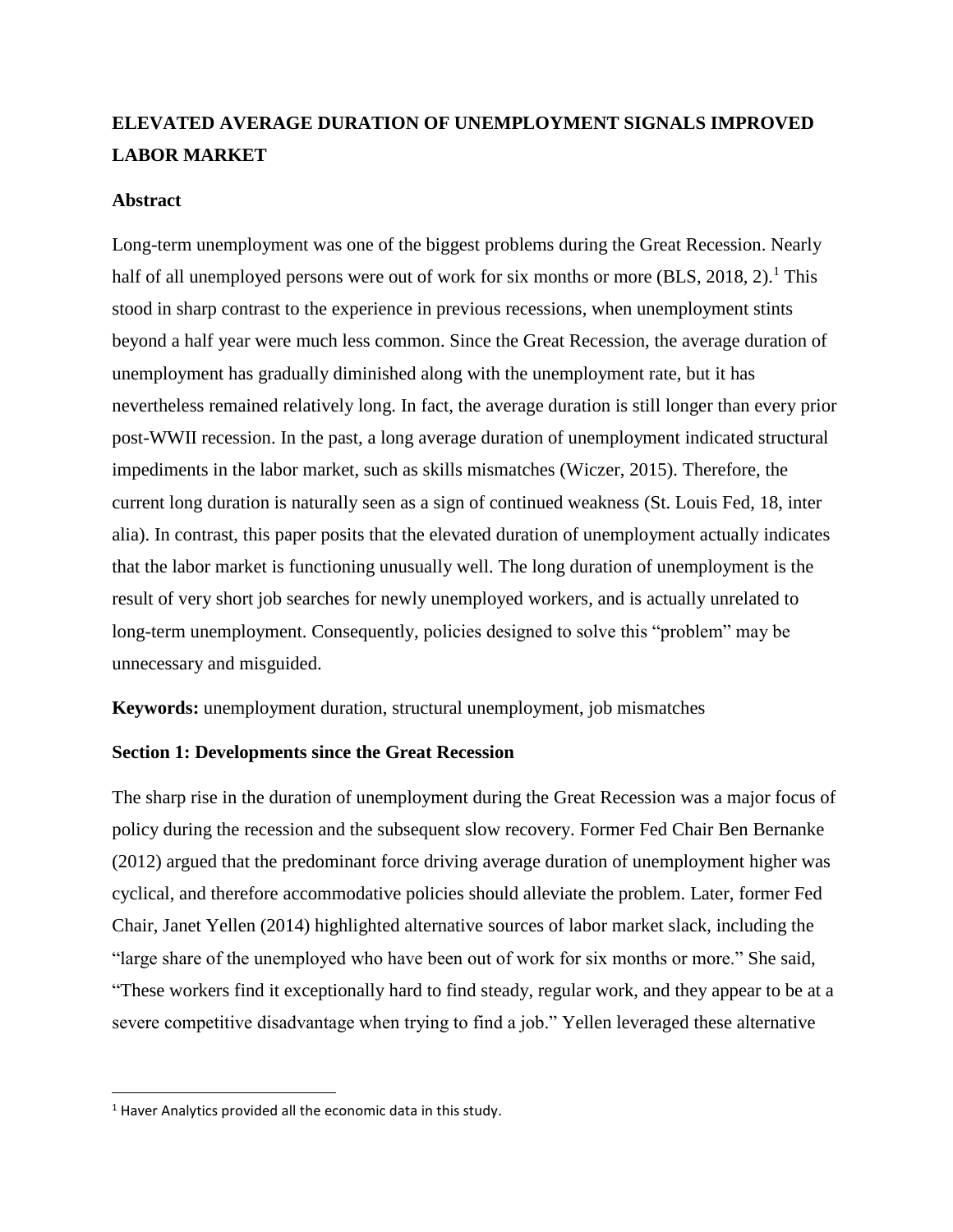sources of slack to justify continued extraordinary monetary policy stimulus, even as the unemployment rate declined.

A Congressional Budget Office study (Carrington, 2014) attributed the long duration of unemployment to four forces: weak demand, generous unemployment insurance benefits, mismatches between worker skills and job requirements, and the loss of job skills during periods of unemployment. The first force (weak demand) is cyclical, and the last three forces are structural.

Two of these forces have been eliminated in recent years – weak demand and extended unemployment insurance. Weak demand generated cyclical unemployment. However, now that the unemployment rate has fallen well below Federal Reserve policymakers' assessment of the natural rate of unemployment, or the long-term unemployment rate (FOMC Statement, 2018 and BLS, 2018, 3), there is no cyclical reason for the elevated duration of unemployment. Also, unemployment insurance was scaled back to more normal levels by the end of 2013 (ATRA, 2012).

As a result, most analysts have concluded that the continued long average duration is evidence that the other two structural forces (skill mismatches and job skill losses) must be hampering the labor market. For instance, a Century Foundation study (McCormack, 2017) says the "hidden story is the unprecedented levels of long-term unemployment." He claims that "long-term unemployment has remained stubbornly high" and attributes it to a "hangover from the Great Recession and a demonstration of how hard it continues to be to find work." The elevated average duration has kept this idea in the public eye. For example, Jericho (2018) says that "long-term unemployment has become an increasing concern."

Even economists at the St. Louis Federal Reserve Bank have indicated that the elevated duration of unemployment signals labor market weakness (St. Louis Fed, 2018). It is a very powerful statement when the Fed gives its imprimatur to an idea like this. In a recent blog post entitled "The Unusual Duration of Unemployment: The Scars of the Great Recession," St. Louis Fed economists contrast an improving unemployment rate with a stubbornly high average duration of unemployment (see Chart 1). The St. Louis Fed researchers state that: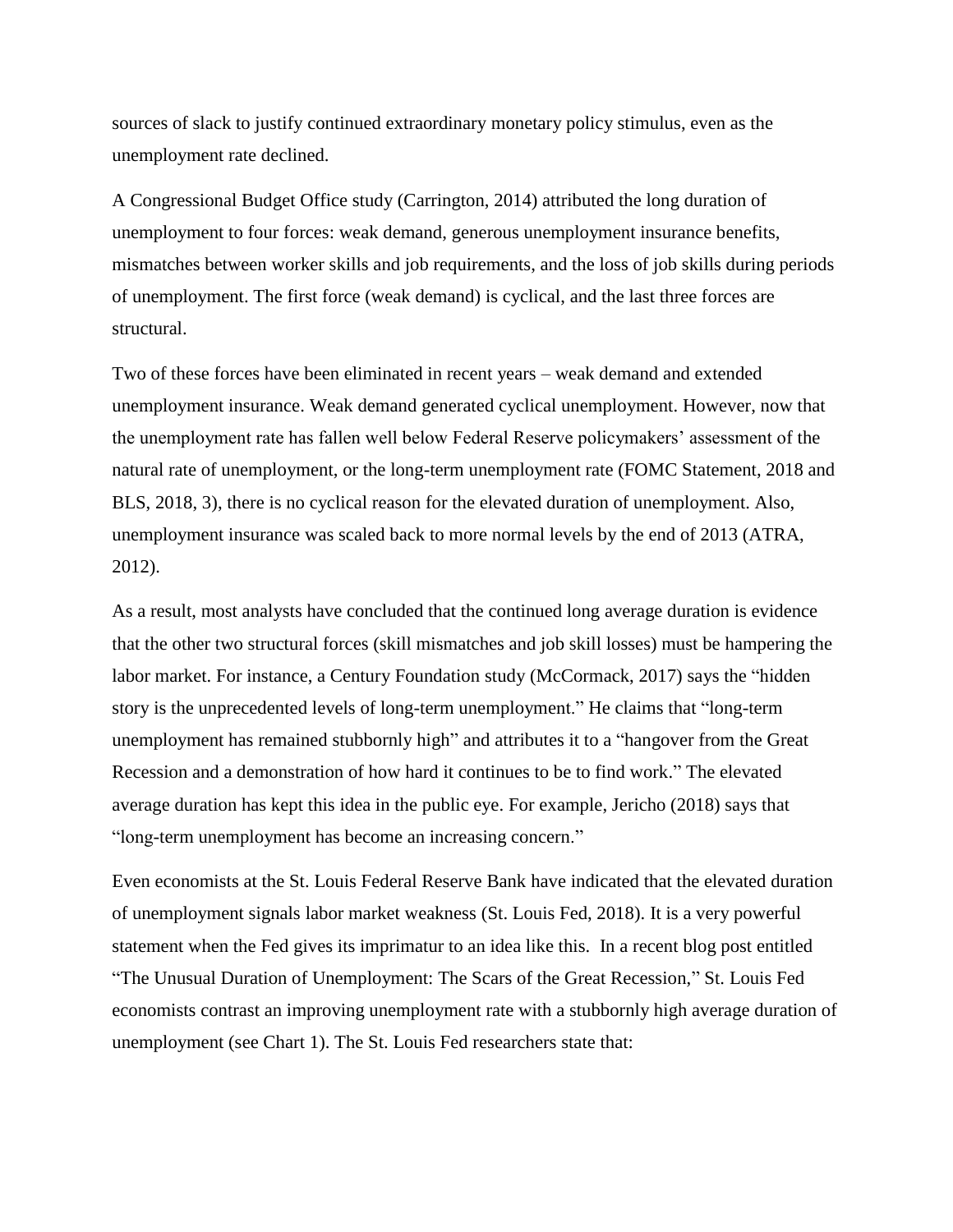The share of long-term unemployment is significantly higher than in any other post-WWII period. Indeed, those unemployed for more than six months still represent 20 percent of the unemployed, after a peak of over 45 percent in 2011. The share increases after recessions, but the most recent recession was deeper and much longer than the others. It's also well-known that the long-term unemployed have a much harder time finding a job [...] And thus their numbers still persist at a high level (St. Louis Fed, 2018).



Source: Bureau of Labor Statistics.

The St. Louis Fed economists and other analysts are essentially attributing the current long average duration of unemployment to a combination of the Great Recession legacy and the difficulty that the long-term unemployed generally experience landing jobs. By implication, if the labor market is still hobbled in this way, there may be reason to continue policies designed to alleviate the pain associated with long-term unemployment, such as accommodative monetary and fiscal policies, job training and search assistance, tax credits, and reduced payroll taxes (CBO, 2014).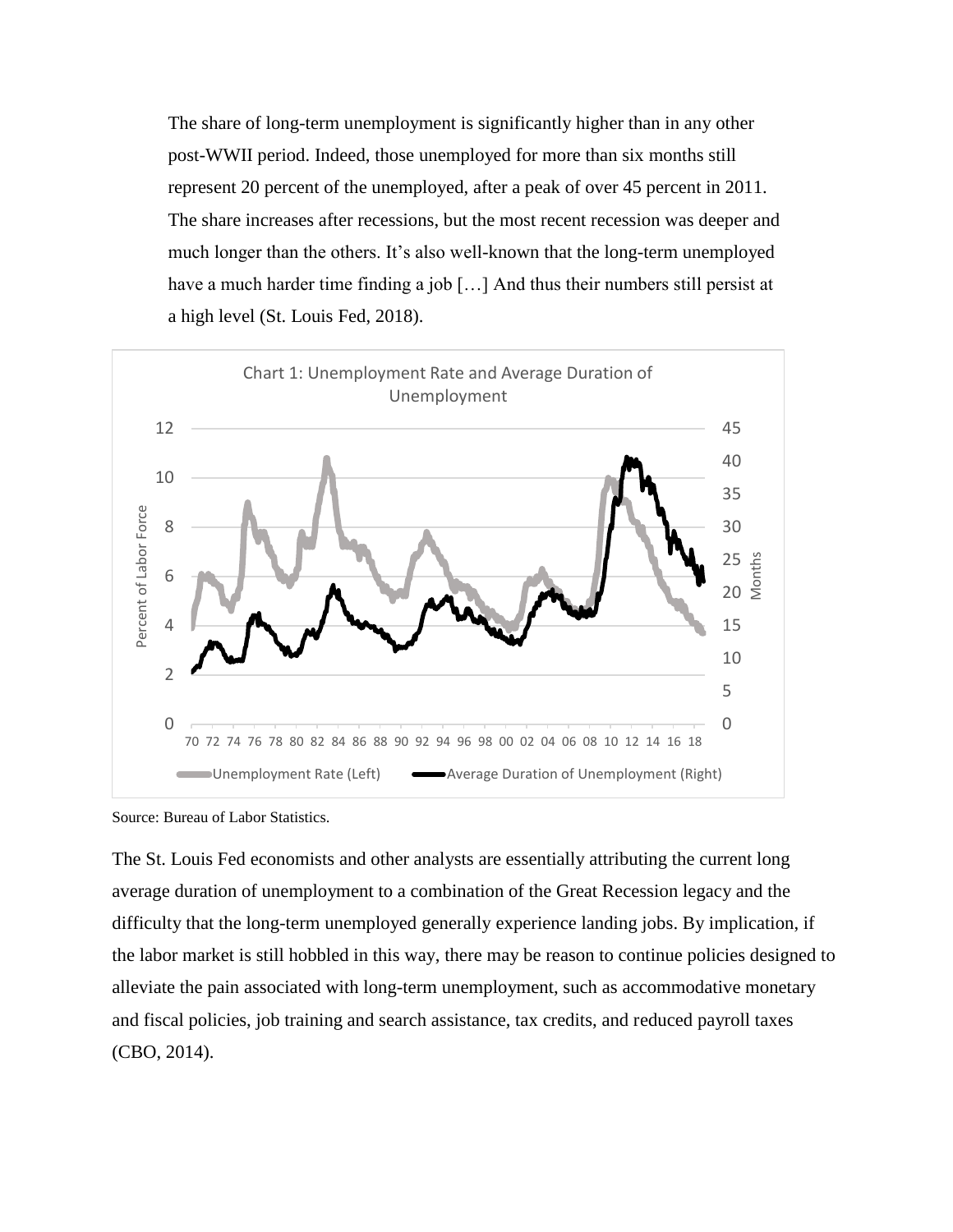However, neither of these factors – the Great Recession legacy nor the difficulties long-term unemployed have finding jobs – actually explains the current long average duration of unemployment. The elevated average duration figure no longer reflects an abundance of longterm unemployed, as was the case during the Great Recession and the immediate aftermath. Instead, the elevated duration can be attributed to how few short-term unemployed there are in the labor market now.

#### **Section 2: Benchmarking the long-term unemployment pool**

The St. Louis Fed researchers are absolutely correct that the share of people out of work for six months or more remains nearly as high as at the height of the worst previous post-WWII recessions (St. Louis Fed, 2018). Currently, 23 percent of unemployed workers are out of work for a half year or more, and 10 percent have been out of work for a year or more (BLS, 2018, 3). In 1982 when the economy was near the trough of a harsh recession, about 25 percent of unemployed workers were out of work for a half year or more. The difference is that the current high duration of unemployment follows an economic expansion of over nine years and the unemployment rate is unusually low. As the St. Louis Fed blog title – The Scars of the Great Recession – suggests, this elevated share of long-term unemployed is seen as a sign of hidden distress in the labor market.

Unemployment shares can be misleading, however. Duration of unemployment data are published as levels and shares of unemployment (BLS, 2018, 2) and, as the previous examples show, it has become customary to look at them by shares. But the raw numbers of unemployed workers by duration tell a vastly different story than the shares.

The raw numbers of unemployed people out of work for more than a half year or a full year are actually quite low, both in absolute terms and relative to the size of the labor force. There are currently just 1.4 million people unemployed for more than a half year and 645,000 for more than a year. In contrast, these figures reached 7.0 million and 3.6 million respectively in the last recession. The current levels of long-term unemployment are on par with the lowest readings of the previous expansion (BLS, 2018, 2). Meanwhile, the labor force has grown significantly in the past eleven years since the last expansion, suggesting that the current long-term unemployment figure may be even less worrisome when benchmarked against the entire labor force.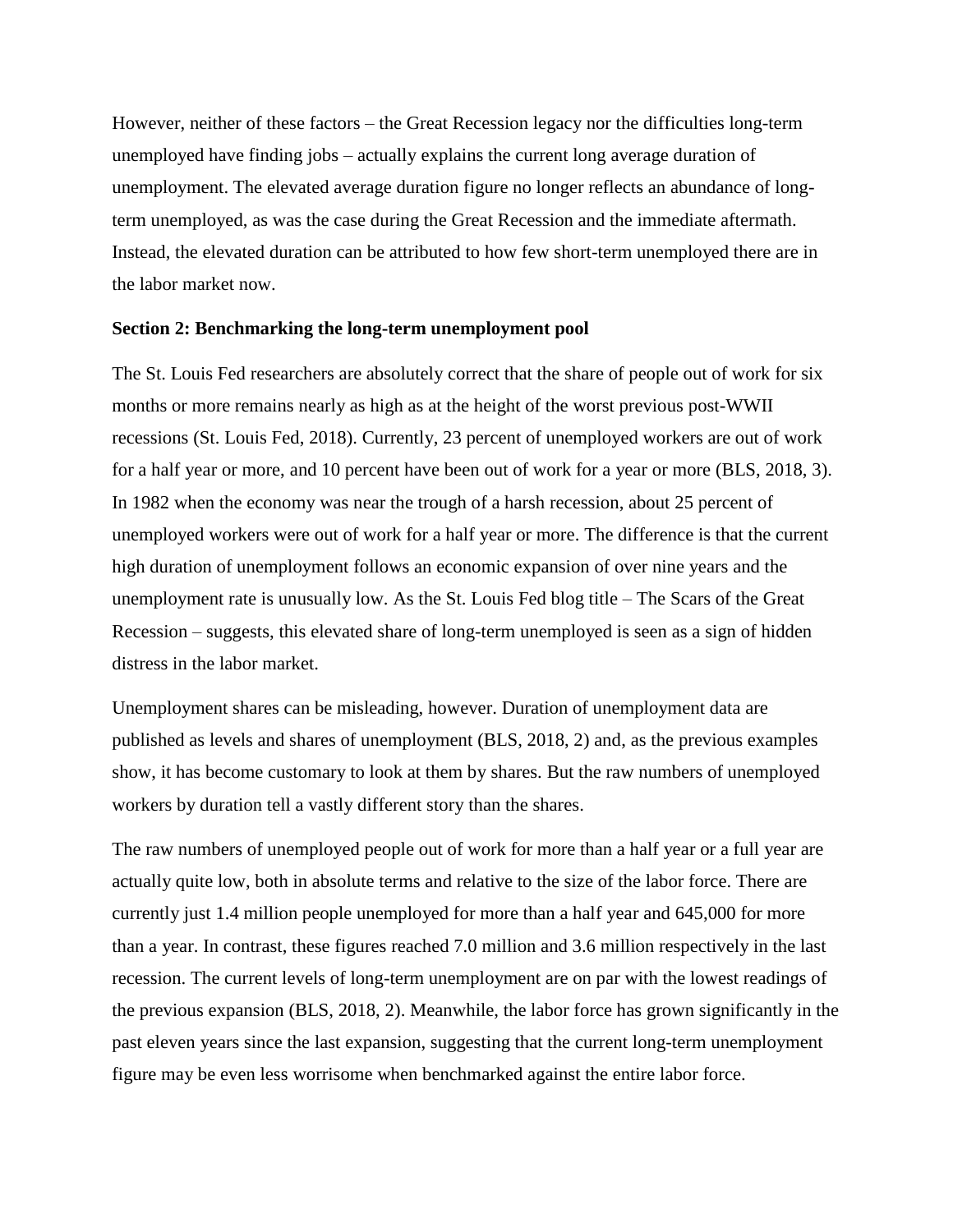The published shares of unemployment by duration are stated as a percent of the total number of unemployed workers. For instance, the data take the long-term unemployed as a share of the total number of unemployed. This choice of benchmark, however, can make it difficult to assess the health of the labor force. The total number of unemployed changes dramatically through the business cycle. It is far different to say that 45 percent of the unemployed are out of work for a half year or more when the unemployment rate is 10 percent than when the unemployment rate is 3.7 percent. How can we get a benchmark that indicates the overall prevalence of long-term unemployment in the labor market?

Taking the ratio of long-term unemployed to the overall labor force, essentially deriving a longterm unemployment rate, can give a better sense of the prevalence of long-term unemployment. Chart 2 shows that this long-term unemployment rate is currently near the lowest level on record (for both six- and twelve-month spans). In other words, given the size of the labor market, there actually are relatively few people experiencing bouts of long-term unemployment. There does not appear to be an added layer of stress in the labor market that is being picked up by the high average duration of unemployment. Consequently, the high average duration should not be used to advocate for extraordinary policies to mitigate any implied lurking weakness.

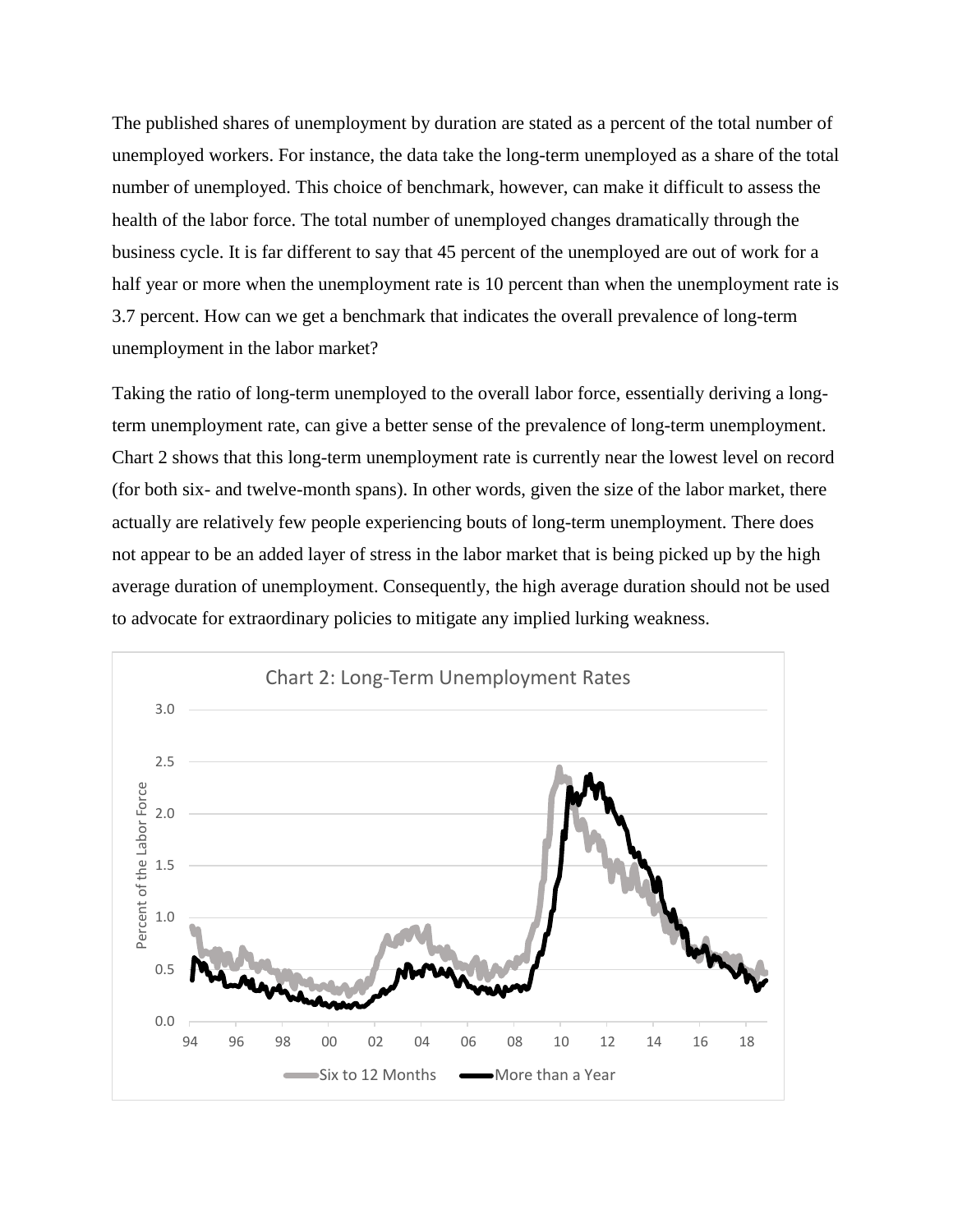Source: Bureau of Labor Statistics.

#### **Section 3: Few newly unemployed, short searches**

So how can two statistics – the elevated share of long-term unemployed and the high average duration of unemployment – suggest continued troubles in the labor market, while at the same time this long-term unemployment rate statistic signals an extremely healthy labor market? The answer lies in what has happened to short-term unemployment during this expansion and over the past three decades.

The average duration of unemployment is calculated as a weighted average of the number of weeks unemployed times the number of people at each level of weeks. The equation is written

Average Duration =  $\sum N_i$ . W<sub>i</sub> /  $\sum N_i$ 

where  $N_i$  is the number of unemployed people and  $W_i$  is the number of weeks they have been unemployed (Corak and Heisz, 1996).

The average can be high for several reasons. The natural thought is a high average duration of unemployment would be caused by an elevated number of people who are unemployed for long periods. However, the average can also be high because there is a low number unemployed for short periods.

The number of short-term unemployed people – the newly unemployed – is extremely low by historical standards. The proportion of the labor force that is out of work for a month or less – the short-term unemployment rate – is currently at just 1.3 percent. That is the lowest proportion of the labor force since the BLS started collecting the data in 1948 (BLS, 2018, 2). In fact, there has been a steady decline in short-term unemployment since the 1980s (see Chart 3).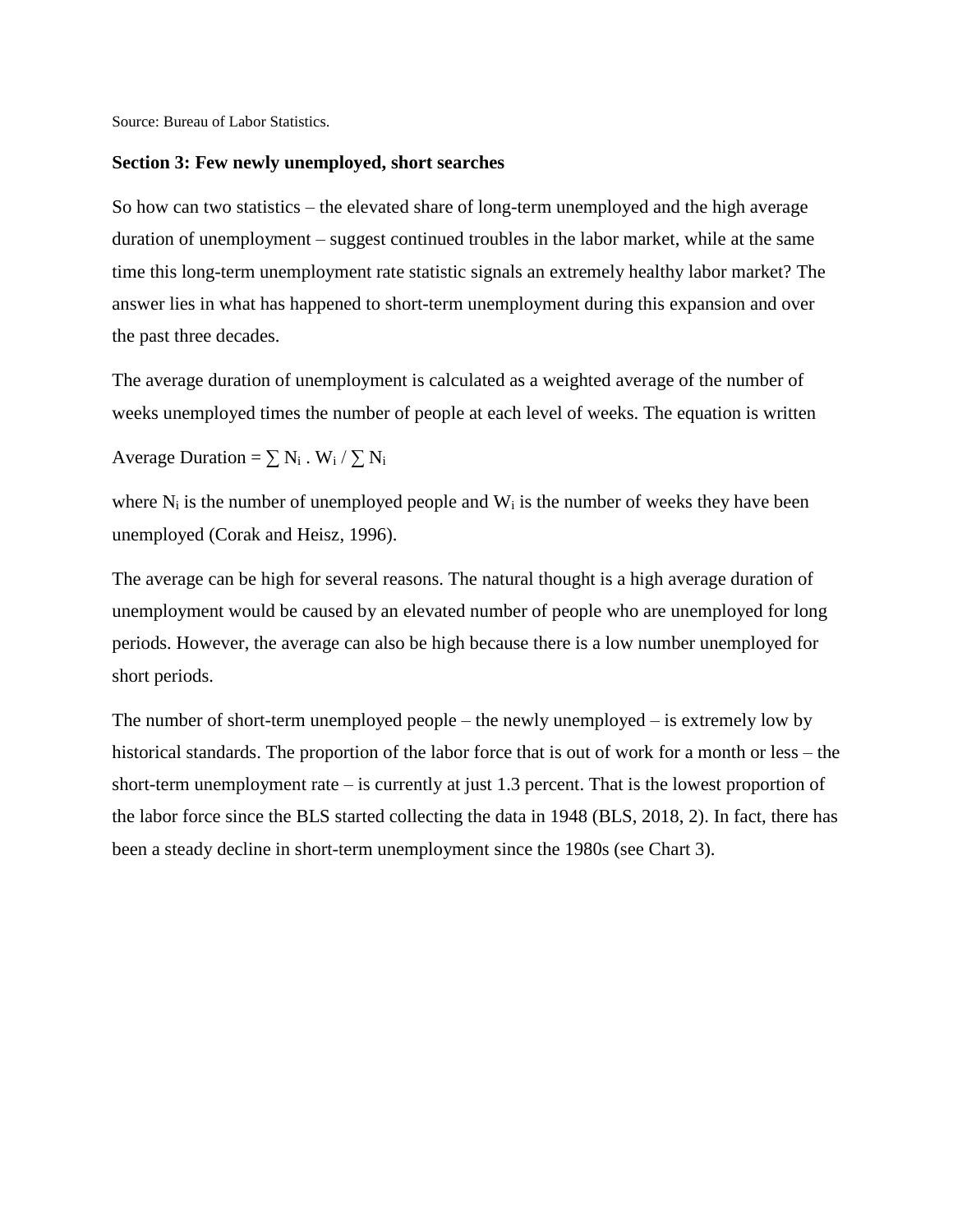

Source: Bureau of Labor Statistics.

Meanwhile, long-term unemployment has shown a clear cyclical pattern, with the latest recession experiencing a massive spike. However, Chart 3 also shows that the calculated long-term unemployment rate has been remarkably consistent, as expansions have reached full employment. Currently, the unemployment rate for people out of work six months or more is 0.8 percent, which is within a half point of each of the previous five cycle lows. So, controlling for the state of the business cycle (i.e., looking only at the periods when the economy was at full employment), the real shift in the pattern of employment duration has been entirely in shortduration unemployment.

Moreover, newly unemployed people generally find jobs very quickly. In fact, most job searches last less than two months. Using BLS unpublished labor force flows data (BLS, 2018, 3), the probability of a newly unemployed person remaining unemployed after five weeks can be calculated in a manner similar to the "continuation rates" of Corak and Heisz (1996). Currently, there is a 38 percent probability that a person will remain unemployed. In other words, there is over a 60 percent chance that a newly unemployed person will either find employment or leave the workforce within two months (40 percent chance of finding a new job and 22 percent chance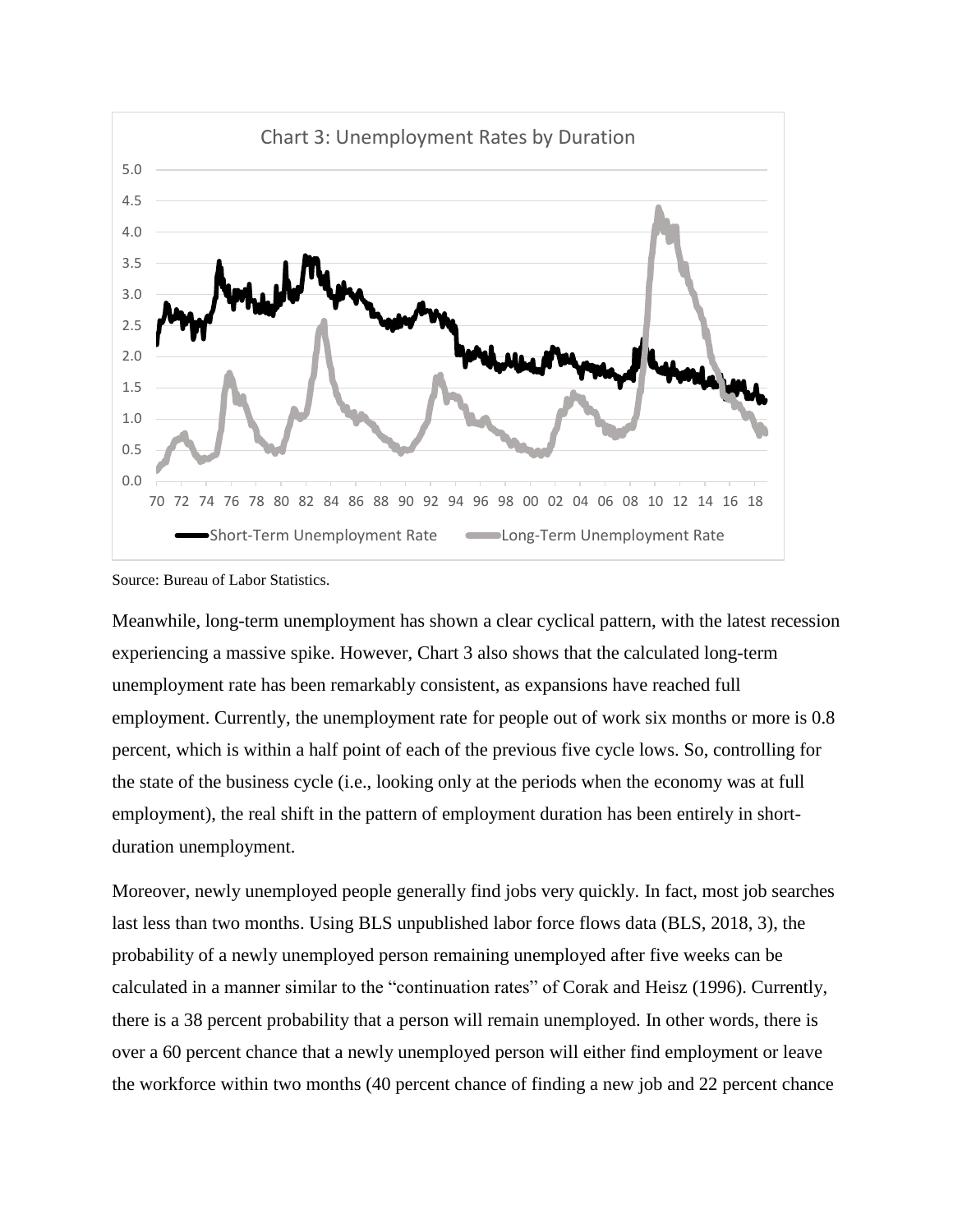of leaving the workforce).<sup>2</sup> Even during the worst of the Great Recession, the probability of remaining unemployed for more than a month hovered near 50 percent.

Given the relatively low number of newly unemployed people and the relative speed with which the short-term unemployed find jobs, it is no wonder that unemployment is skewed toward a longer average duration. In fact, the number of short-term unemployed is so low that it has boosted the average duration up even though there is a low number of long-term unemployed.

#### **Section 4: Sign of strength**

 $\overline{a}$ 

While it may seem counterintuitive, the elevated average duration of unemployment really is a sign that the labor market is doing very well. This can be seen by imagining that the calculated short-term unemployment rate did not decline over the past few decades. Let's say that the number of short-term unemployed represented about 2.3 percent of the labor force (on par with the lowest points of the previous two expansions). All else equal, the economy would not be as well off as it is today with only 1.3 percent of the labor force unemployed for a short duration.

How would the statistics change if this were the case? The overall unemployment rate would obviously be higher. Leaving the number of people unemployed constant for all longer tranches of duration, while raising the number of short-term unemployed, would have to raise the overall unemployment rate. It turns out that the increase in short-term unemployment rate from 1.3 percent to 2.3 percent would raise the overall by unemployment rate by a point as well – from 3.7 percent to 4.7 percent.<sup>3</sup>

What would happen to the average duration of unemployment if the short-term unemployment rate were a point higher? There would be more weight on the shorter end of the duration spectrum, pulling the average down. The increase in the unemployment rate would at the same

<sup>&</sup>lt;sup>2</sup> The labor force status flows data can give probabilities of finding a new job or leaving the workforce. The probability of remaining unemployed is based on the ratio of the number of people unemployed for less than five weeks who remained unemployed to the total number unemployed less than five weeks the month before. The probabilities in this report follow the work in D'Antonio (2014).

<sup>&</sup>lt;sup>3</sup> The sum of the unemployment rates by duration equals the overall unemployment rate. So, increasing any one of the duration tranche unemployment rates will cause the total to rise by the same amount. In this case, the 1 percentage point increase in the short-term unemployment rate boosts the total by 1 percentage point, to 4.7 percent.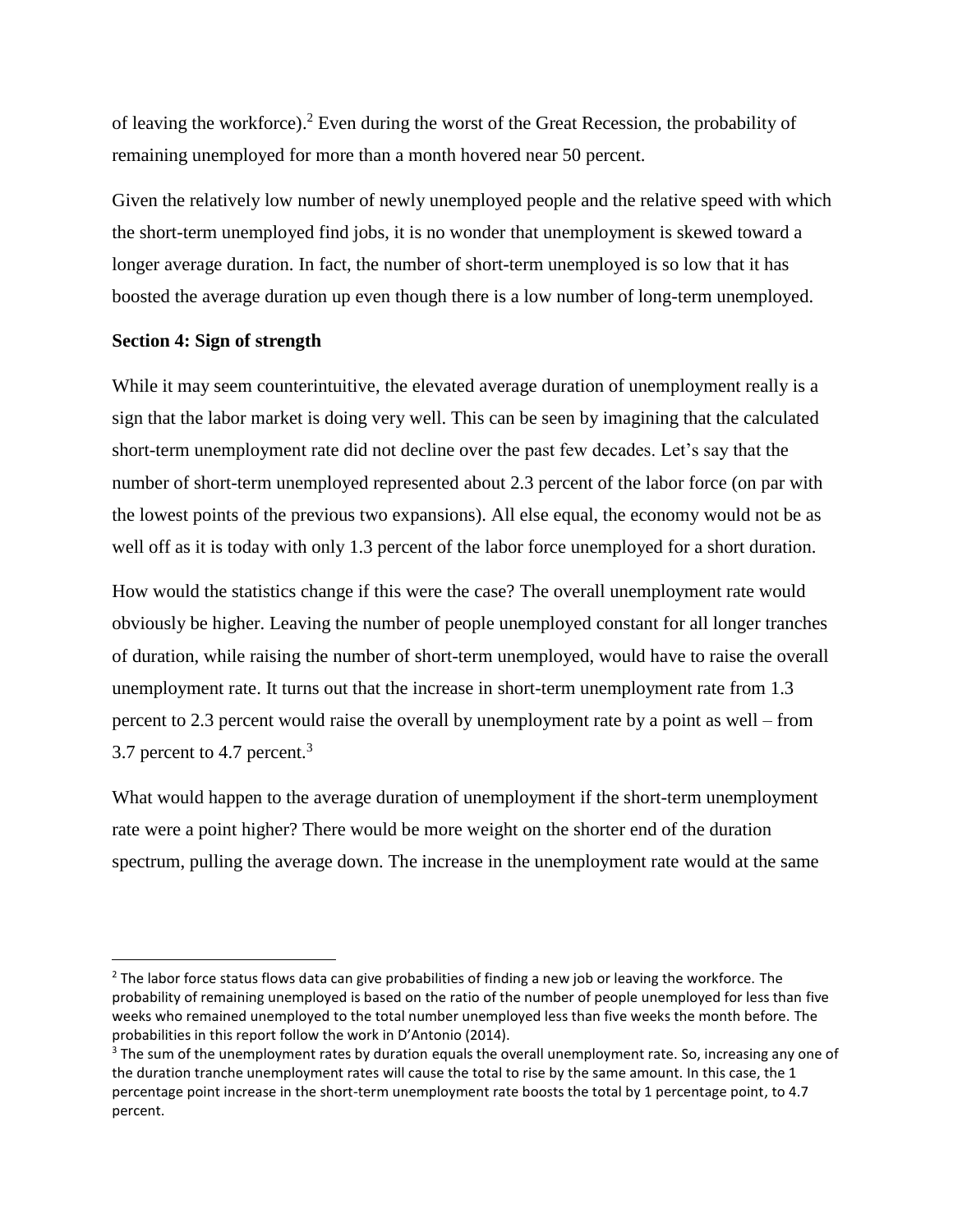time cause the average duration of unemployment to *decline* by 4 full months to 17.7 months.<sup>4</sup> An average duration of unemployment in that range would not be considered problematic, as it would be near the lows of the previous expansion (see Chart 1). In other words, a slightly higher number of people unemployed for short periods, relative to the size of the labor force, would signal a less robust labor market, but would be consistent with a sharply lower average duration of unemployment.

#### **Section 5: Conclusion**

This analysis shows that the elevated level of the duration of unemployment is not a sign of hidden slack in the labor market. The extremely low unemployment rate, along with the low incidence of long-term unemployment, implies that the labor market is currently operating at a point beyond full employment, notwithstanding the high average duration reading. In fact, the duration figure appears to be a statistical artifact of the extreme strength evident in the short-term unemployment rate. As a result, it would be misguided to conduct policy to address the longterm unemployment "problem" when the labor market is actually functioning extremely well.

#### **References**

 $\overline{\phantom{a}}$ 

- American Taxpayer Relief Act of 2012. H.R.8, 112th Congress. Public Law No: 112-240. July 24, 2012.
- Bernanke, B. S. (2012). Recent Developments in the Labor Market. Federal Reserve Board. Speech at the National Association for Business Economics Annual Conference, Washington, DC. March 26, 2012.
- Bureau of Labor Statistics (2018, 1). Employment Situation: Household Survey, Table A-1 Employment Status of the Civilian Population by Sex and Age. Updated November 2, 2018.

<sup>&</sup>lt;sup>4</sup> For the short-term unemployment rate to increase by 1 percentage point, there would have to be about 1.6 million more people unemployed for 0 to 5 weeks. In that case, the average duration of unemployment calculation would be more heavily weighted toward the shortest duration. The resulting decline in the overall average duration ranged from 3.7 months to 4.3 months, depending on the average number of months the short-term unemployed were assumed to be out of work.